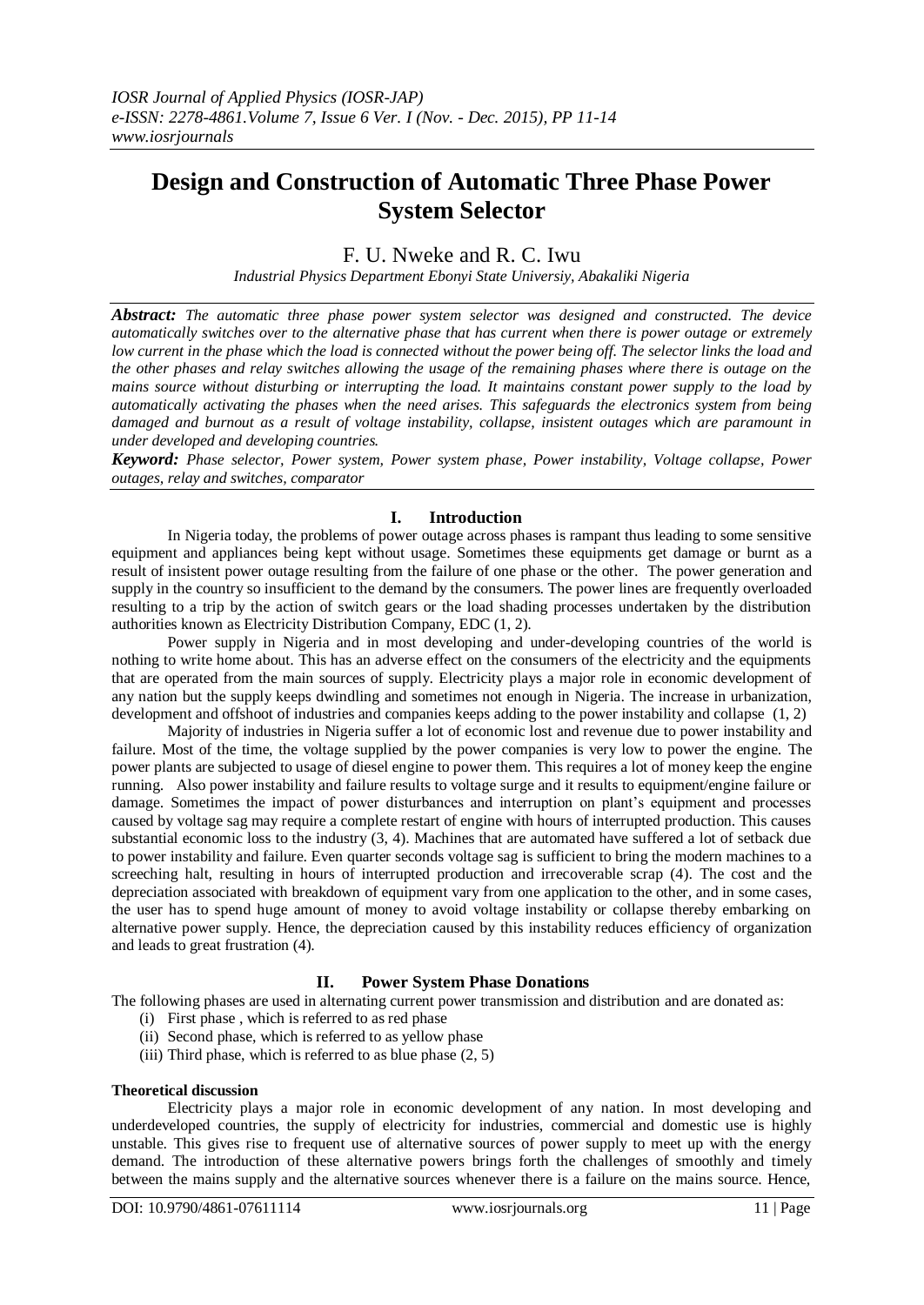there is need to reduce drudgery from switching between the two sources on the human side. The automatic three phase power selector automatically switches over to the alternative phases when there is power outage without the power being off. The automatic phase selector is a device that links the load and the other phases and relay switches allowing the usage of the remaining phases where there is outage on the mains source without disturbing or interrupting the load. The device maintains constant power supply to the load by automatically activating the phases when the need arises.

# **III. The Design Topology**

The block diagram of the designed and constructed automatic three phase selector is shown in fig 1.



**Figure 1: The block diagram of the designed and constructed automatic three phase power selector**

# **The Power Supply Unit**

Almost all the electronics equipment makes use of the direct current, dc voltage from either a battery cell or from alternating current, ac power line converted to direct current in the processes known as rectification. Most power supply is designed to convert high voltage ac mains electricity to a suitable lower voltage supply for electronics circuit and other devices with the use rectifier circuit. The ac power supply is stepped down with a step down transformer before the rectification using a diode. (6,7,8,9)

### **Design Calculations of the power supply Unit**

In this design,  $220V_{ac}$  is stepped down to  $18V_{ac}$ .

The transformer input voltage,  $220 V_{ac}$ 

The transformer output voltage,  $18V_{ac}$ 

The transformer current in primary winding,  $I_p = 200mA$ 

The transformer current in secondary winding,  $I_s = unknown to be determined$ 

Using the expression<br>voltage in the primary winding,  $V_p$ <br>voltage in the secondary winding,  $V_s$  =  $\frac{current \, in \, the \, secondary \, winding \, l_s}{current \, in \, the \, primary \, winding \, l_p}$ 

Where  $V_p = 220V$ ,  $V_s = 18V$ ,  $I_p = 200mA$ 

$$
\therefore I_s = \frac{V_p \times I_p}{V_s}
$$

$$
I_s = \frac{220 \times 0.2}{18} = 2.44A
$$

Therefore, the current of the transformer secondary current,  $I_s = 2.44A$ 

The rectifier circuit is a bridge rectifier circuit, which uses four IN4001 diode. The bridge rectifier circuit is a full wave rectifier circuit that converts alternating current to direct current since almost all user electronic garget uses direct current. The design calculation is thus

The maximum instantaneous voltage between the terminals of the rectifier circuit is thus:

$$
V_{max} = V_{rms} \times \sqrt{2}
$$
  

$$
V_{max} = 18 \times 1.4142 = 25.46V
$$

This is desired circuit voltage which is expected to swing from  $-25.46V$  to  $25.46V$ .

From circuit of fig 2, d. c output voltage,  $V_{dc} = I_{dc} \times R_L$ 

Where  $I_{dc} = dc$  output current and  $R_L = load$  resistance

In full wave bridge rectifier,  $I_{dc} = \frac{2V_{max}}{R_{av}}$ 

Therefore

$$
V_{dc} = I_{dc} \times R_L = \frac{2V_{max}}{\pi R_L}
$$

DOI: 10.9790/4861-07611114 www.iosrjournals.org 12 | Page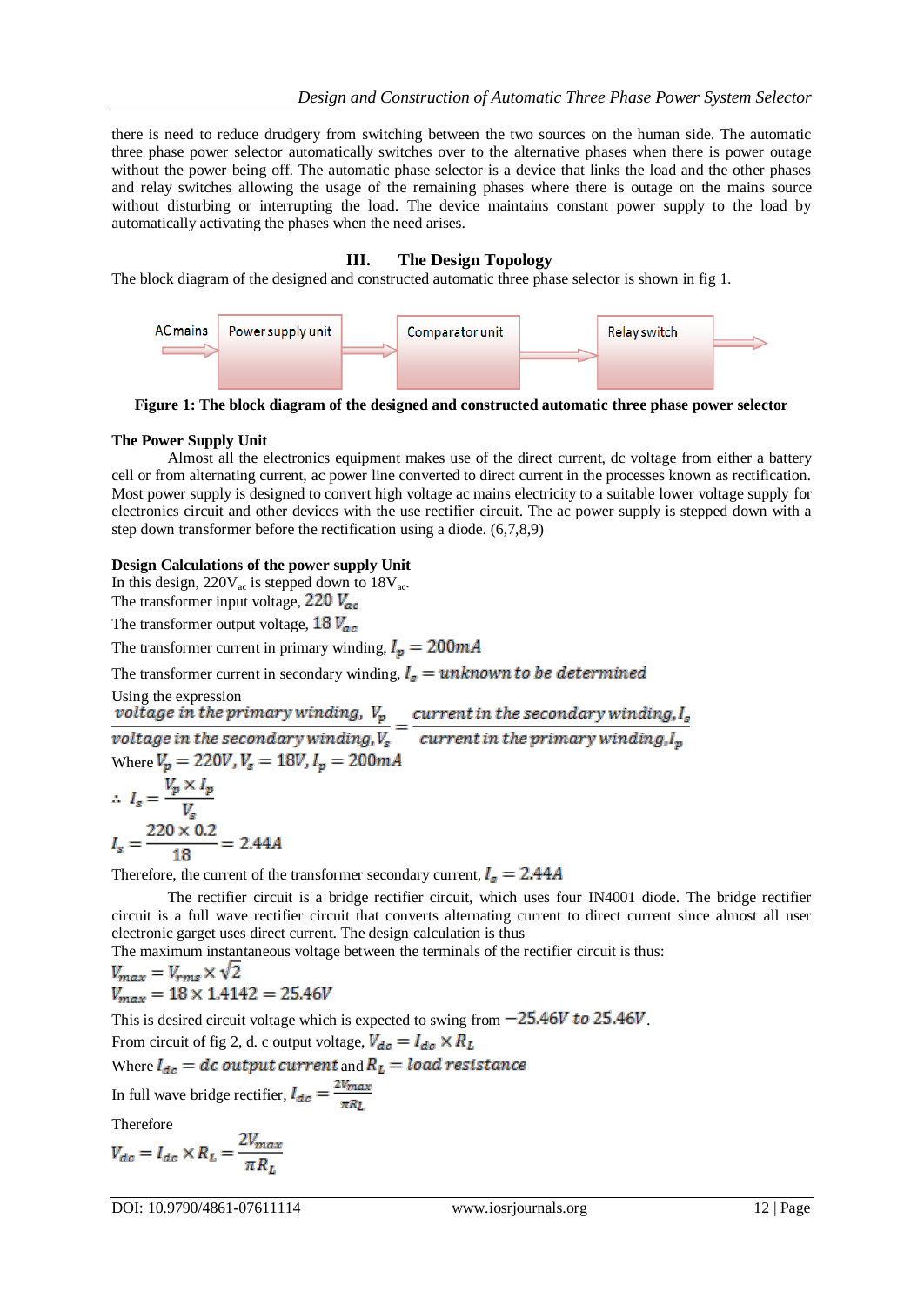Also  $V_{dc} = \frac{2V_{rms}}{\pi} = 0.638V_{max}$ 

Then, the peak inverse voltage is given as  $2V_{max} = 2 \times 25.46 = 50.92V$ 

Note, the output of the rectified circuit is smoothened to remove alternating current ripples by using filter circuit, by connecting a capacitor across the output of rectifier circuit (10).The purpose is to get a pure direct current necessary to power our electronics garget. The designed bridge rectifier circuit is shown in figure 2.



**Figure 2: The Bridge rectified circuit**

### **Comparator Unit**

This unit compares two voltage signals and determines which one is greater. The result of the comparison is indicated by the output voltage. If the output op-amp voltage is saturated in the positive direction; the non-inverting input (+) is greater or more positive than the inverting input. If the op-amp voltage is near the negative supply voltage (i.e. 0 volts), or ground potential, it means the inverting input has a greater voltage applied to it than the non-inverting input (6,7,8, 11).

### **The Relay Switch**

These are used for switching operations. This has contact points which form the normally open and normally closed switches. It also has energizing coil through which the switching contacts can be pulled together or drawn apart to effect the open and close operations. If current enters through the coil of the relay, the metal core becomes magnetized and attracts a strip of metal which closes the contacts that forms the open switch and the switch then become open. If the energizing voltage demagnetizes the metal coil, the metal strip is released to open the terminal and closes the terminal again (6,7,8).

#### **Working principles of the designed automatic three phase selector**

If the phase selector is connected to the main power supply say, red phase R; it is stepped down by transformer  $X_1$  to deliver 12 V, 300mA, which is ratified by diode  $D_1$  and filtered by capacitor  $C_1$  to produce the operating voltage for the operating amplifier  $IC_1$ . The voltage at the inverting pin 2 of Op-amp  $IC_1$  is taken from the voltage divider circuit of resistor  $\overline{R}_1$  and the preset resistor  $VR_1$  is used to set the reference voltage according to the requirement.

The reference voltage at non-inverting pin 3 is fixed to 5.1 V through zener diode  $ZD_1$ . The voltage at the inverting pin 2 of  $IC_1$  remains high (i.e. more than reference voltage of 5.1 V) in as much as the voltage in Red phase is in the range of 200-230 volt and its output pin also remains high. As a result, transistor  $T_1$  does not conduct; relay  $RL_1$  remains de-energized and red phase, R supplies power to the load  $L_1$  via normally closed contact of relay RL1. Moreover, as soon as phase R voltage goes below 200V, the voltage at inverting pin 2 of IC<sub>1</sub> goes below reference voltage of 5.1 V, and its output goes low. Then because of this, transistor  $T_1$  conducts and relay  $RL_1$  energizes and load  $L_1$  is disconnected from phase R and connected to yellow phase, Y through relay RL2. Similarly, the automatic phase changing of the remaining two phases, through yellow phase and blue phase, B works accordingly. The designed circuit and the truth table for the three phase power selector are shown in figure 3 and table 1 respectively.